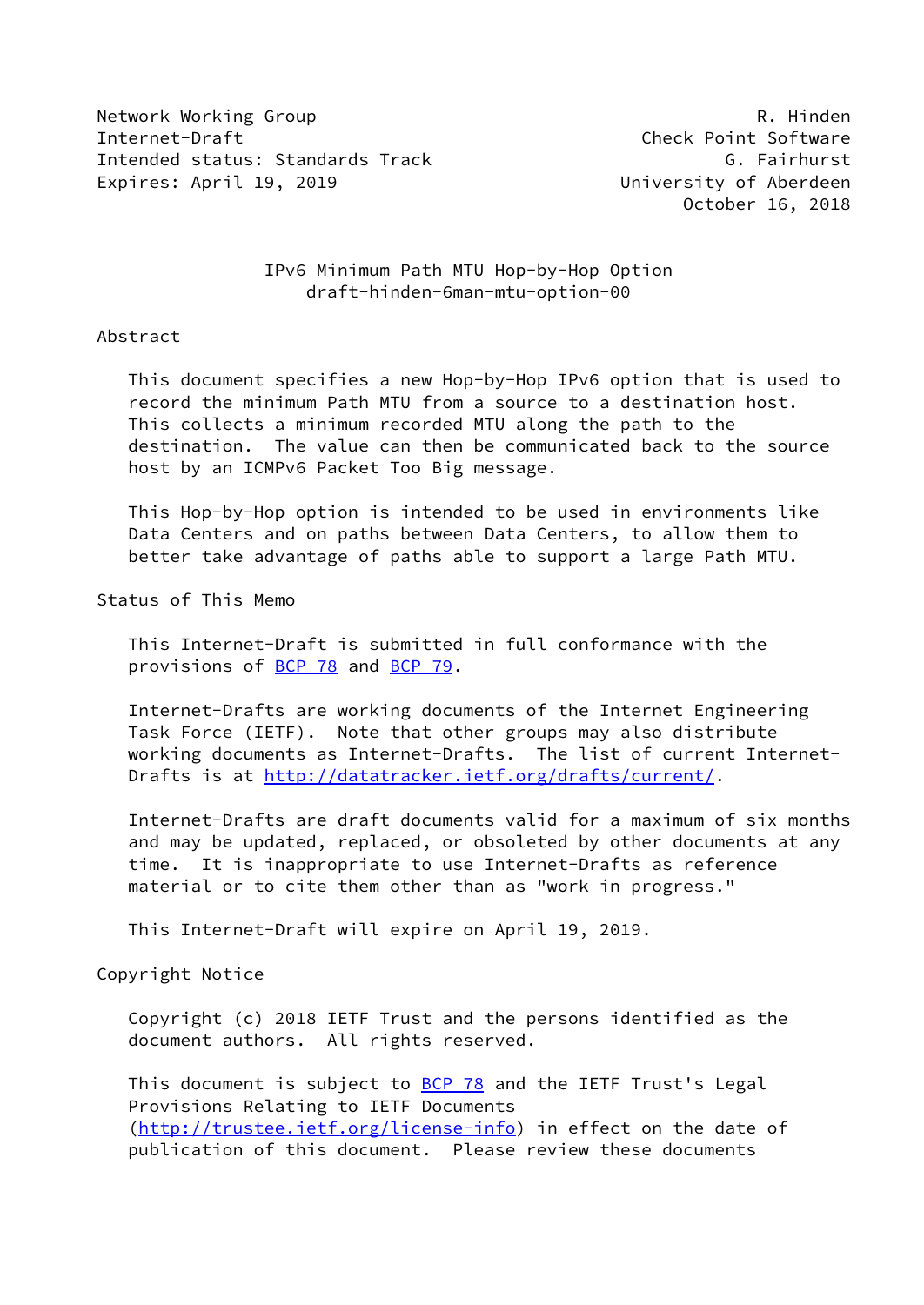<span id="page-1-1"></span>Internet-Draft **Path MTU Option** Path MTU Option October 2018

 carefully, as they describe your rights and restrictions with respect to this document. Code Components extracted from this document must include Simplified BSD License text as described in Section 4.e of the Trust Legal Provisions and are provided without warranty as described in the Simplified BSD License.

Table of Contents

|                                               | $\overline{2}$ |
|-----------------------------------------------|----------------|
| 2.                                            | $\overline{4}$ |
| Applicability Statements<br>3.                | $\overline{4}$ |
| IPv6 Minimum Path MTU Hop-by-Hop Option<br>4. | $\overline{4}$ |
| Router, Host, and Transport Behaviors<br>5.   | $\overline{5}$ |
| 5.1.                                          | $\overline{5}$ |
|                                               | $\overline{5}$ |
|                                               | $\mathcal{I}$  |
| 6.                                            | 8              |
|                                               | 8              |
| 8.                                            | 9              |
| Change log [RFC Editor: Please remove]<br>9.  | 9              |
|                                               | 9              |
| Normative References<br>10.1.                 | <u>  ୨</u>     |
| 10.2. Informative References                  | 10             |
| Authors' Addresses                            | 10             |
|                                               |                |

## <span id="page-1-0"></span>[1](#page-1-0). Introduction

 This draft proposes a new Hop-by-Hop Option to be used to record the minimum MTU along a path between the source and destination nodes. The source node creates a packet with this Hop-by-Hop Option and fills the Reported PMTU Field in the option with the MTU of the outbound link that will be used to forward the the packet towards the destination.

 At each subsequent hop where the option is processed, the router compares the value of the Reported PMTU in the option and the MTU of its outgoing link. If the MTU of the outgoing link is less than the Reported PMTU specified in the option, it rewrites the value in the Option Data with the smaller value. When the packet arrives at the Destination node, the Destination node can send the minimum reported PMTU value back to the Source Node. This can be done by creating an ICMPv6 Packet Too Big message.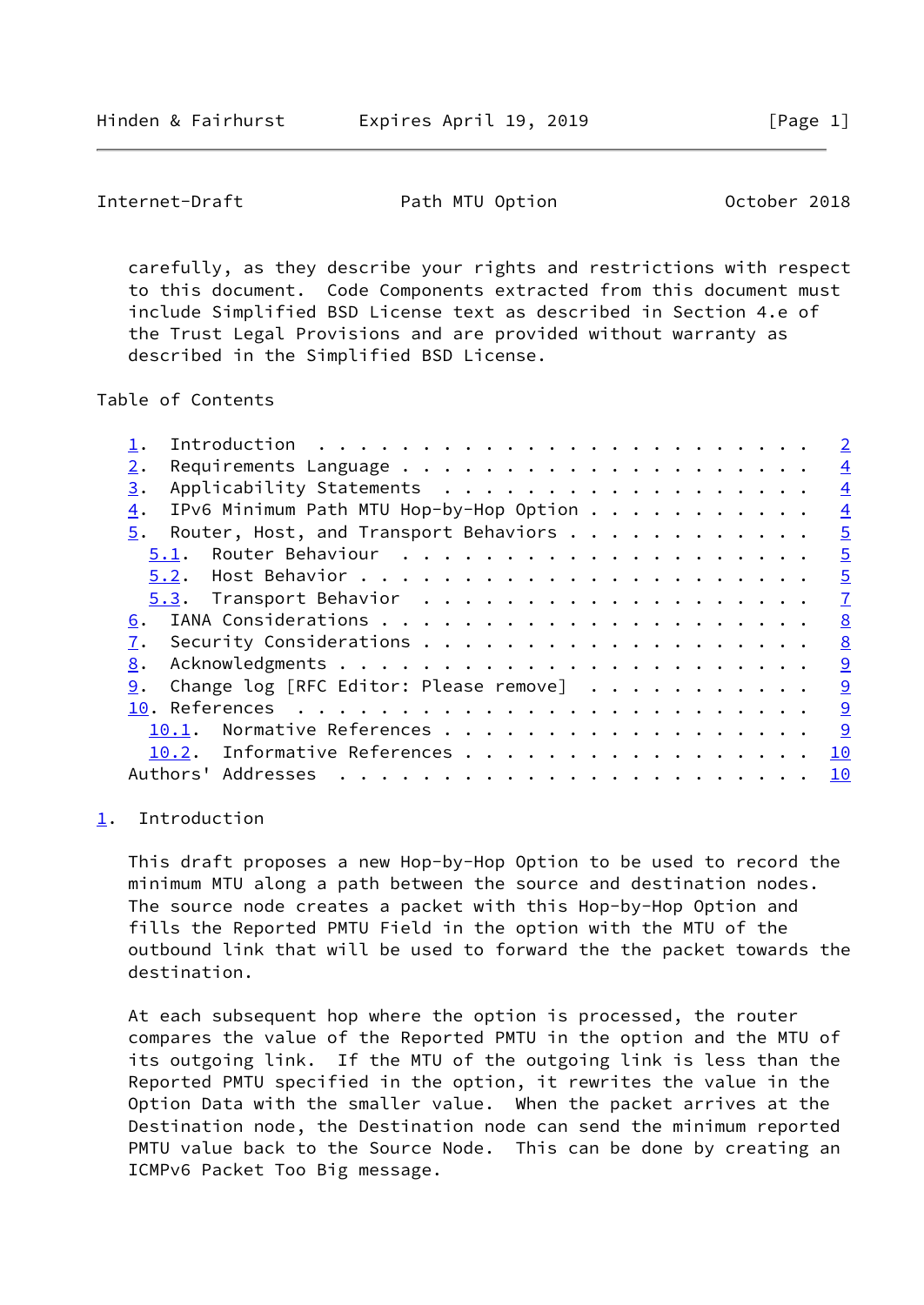The figure below can be used to illustrate the operation of the method. In this case, the path between the Sender and Destination nodes comprises three links, the sender has a link MTU of size MTU-S, the link between routers R1 and R2 has an MTU of size 8 KBytes, and the final link to the destination has an MTU of size MTU-D.

| Hinden & Fairhurst | Expires April 19, 2019 | [Page 2] |
|--------------------|------------------------|----------|
|                    |                        |          |

Internet-Draft **Path MTU Option** Path MTU Option October 2018

 +--------+ +----+ +----+ +-------+ | | | | | | | | | Sender +---------+ R1 +--------+ R2 +-------- + Dest. | | | | | | | | | +--------+ MTU-S +----+ 8 KB +----+ MTU-D +-------+

The scenarios are described:

 Scenario 1, considers all links to have an 8 KByte MTU and the method is supported by both routers.

 Scenario 2, considers the destination link to have an MTU of 1500 Byte. This is the smallest MTU, router R2 resets the reported PMTU to 1500 Byte and this is detected by the method. Had there been another smaller MTU at a link further along the path that supports the method, the lower PMTU would also have been detected.

 Scenario 3, considers the case where the router preceding the smallest link does not support the method, and the method then fails to detect the actual PMTU. These scenarios are summarized in the table below. This scenario would also arise if the PTB message was not delivered to the sender.

| 1  8KB   8KB   H   H   8 KB<br>+-+-----+-----+----+----+----- |  | Endpoints attempt to<br>use an 8 KB PMTU.<br>------+--------------                                             |
|---------------------------------------------------------------|--|----------------------------------------------------------------------------------------------------------------|
|                                                               |  | $\begin{bmatrix} 2 & 8KB & 1500B & H & H & 1500B & F \end{bmatrix}$ Endpoints attempt to<br>use a 1500 B PMTU. |
| 3  8KB  1500B  H    -     8 KB                                |  | Endpoints attempt to<br>use an 8 KB PMTU, but                                                                  |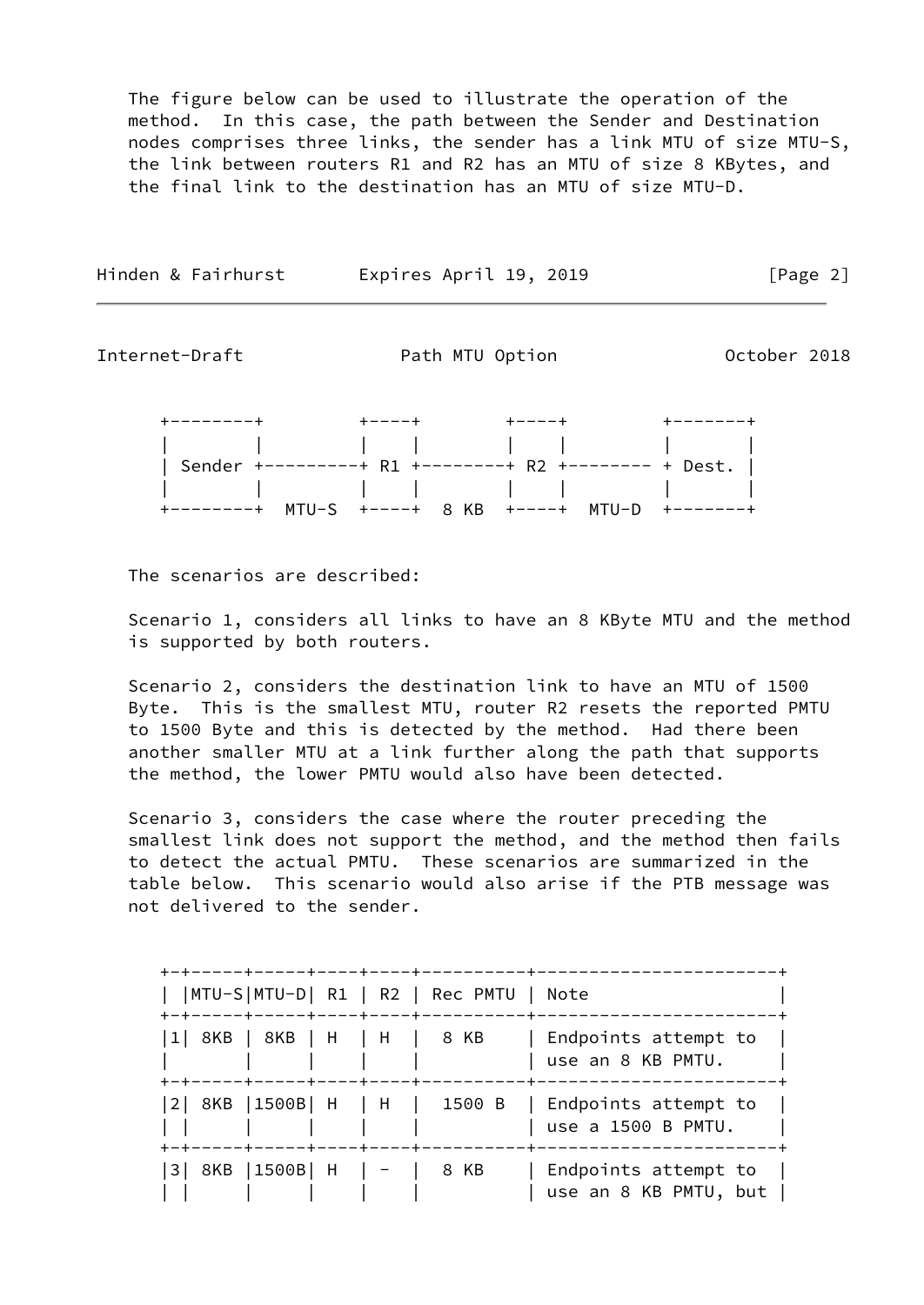|  |                                     |  | need to implement a    |
|--|-------------------------------------|--|------------------------|
|  |                                     |  | method to fall back    |
|  | and the contract of the contract of |  | $ $ use a 1500 B PMTU. |
|  |                                     |  |                        |

 IPv6 as specified in [\[RFC8200](https://datatracker.ietf.org/doc/pdf/rfc8200)] allows nodes to optionally process Hop-by-Hop headers. Specifically from [Section 4:](#page-4-0)

 o The Hop-by-Hop Options header is not inserted or deleted, but may be examined or processed by any node along a packet's delivery path, until the packet reaches the node (or each of the set of

| Hinden & Fairhurst | Expires April 19, 2019 | [Page 3] |
|--------------------|------------------------|----------|
|--------------------|------------------------|----------|

<span id="page-3-1"></span>Internet-Draft **Path MTU Option** Path MTU Option October 2018

 nodes, in the case of multicast) identified in the Destination Address field of the IPv6 header. The Hop-by-Hop Options header, when present, must immediately follow the IPv6 header. Its presence is indicated by the value zero in the Next Header field of the IPv6 header.

 o NOTE: While [\[RFC2460](https://datatracker.ietf.org/doc/pdf/rfc2460)] required that all nodes must examine and process the Hop-by-Hop Options header, it is now expected that nodes along a packet's delivery path only examine and process the Hop-by-Hop Options header if explicitly configured to do so.

 The Hop-by-Hop Option defined in this document is designed to take advantage of this property of how Hop-by-Hop options are processed. Nodes that do not support this Option SHOULD ignore them. This can mean that the value returned in the response message does not account for all links along a path.

<span id="page-3-0"></span>[2](#page-3-0). Requirements Language

 The key words "MUST", "MUST NOT", "REQUIRED", "SHALL", "SHALL NOT", "SHOULD", "SHOULD NOT", "RECOMMENDED", "NOT RECOMMENDED", "MAY", and "OPTIONAL" in this document are to be interpreted as described in [BCP](https://datatracker.ietf.org/doc/pdf/bcp14) [14](https://datatracker.ietf.org/doc/pdf/bcp14) [[RFC2119\]](https://datatracker.ietf.org/doc/pdf/rfc2119) [\[RFC8174](https://datatracker.ietf.org/doc/pdf/rfc8174)] when, and only when, they appear in all capitals, as shown here.

<span id="page-3-2"></span>[3](#page-3-2). Applicability Statements

 This Hop-by-Hop Option header is intended to be used in environments such as Data Centers and on paths between Data Centers, to allow them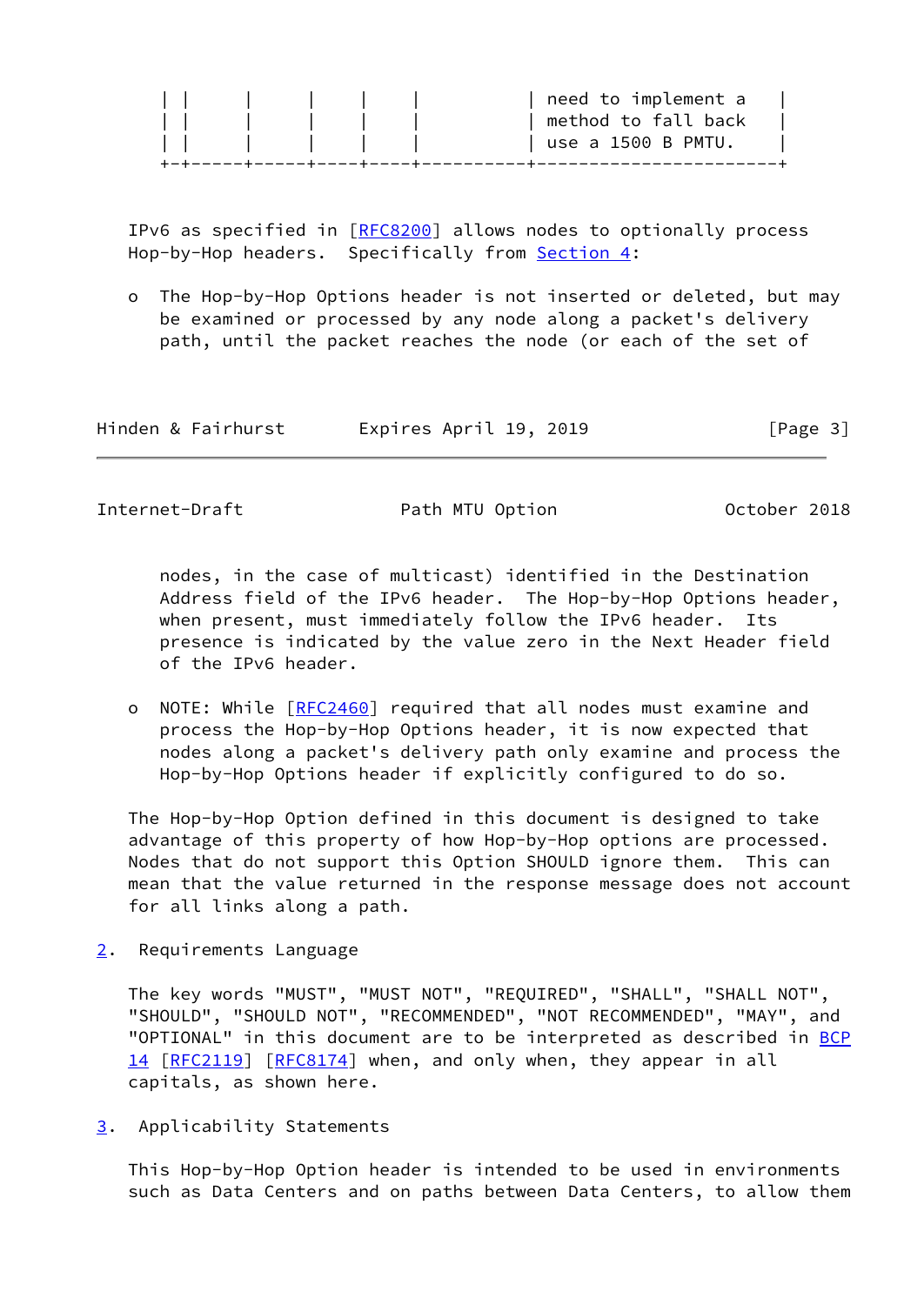to better take advantage of a path able to support a large PMTU. For example, it helps inform a sender that the path includes links that have a MTU of 9,000 Bytes. This has many performance advantages compared to the current practice of limiting packets to 1280 Bytes.

 The design of the option is sufficiently simple that it could be executed on a router's fast path. To create critical mass for this to happen will have to be a strong pull from router vendors customers. This could be the case for connections within and between Data Centers.

 The method could also be useful in other environments, including the general Internet.

<span id="page-4-0"></span>[4](#page-4-0). IPv6 Minimum Path MTU Hop-by-Hop Option

The Minimum Path MTU Hop-by-Hop Option has the following format:

Hinden & Fairhurst Expires April 19, 2019 [Page 4]

<span id="page-4-2"></span>Internet-Draft **Path MTU Option** Path MTU Option October 2018

| Option | Option                             | Option |  |
|--------|------------------------------------|--------|--|
| Type   | Data Len                           | Data   |  |
|        | +--------+--------+--------+------ |        |  |
|        | BBCTTTTT 00000010  2 octet value   |        |  |
|        |                                    |        |  |

Option Type:

BB 00 Skip over this option and continue processing.

- C 1 Option data can change en route to the packet's final destination.
- TTTTT [Option Type to Be Assigned by IANA]

 Length: 2 Note the size of the Option Data field supports Path MTU values from 0 to 65,535 octets.

 Value: n The Reported PMTU in octets, reflecting the smallest link MTU that the packet experienced across the path.

<span id="page-4-1"></span>[5](#page-4-1). Router, Host, and Transport Behaviors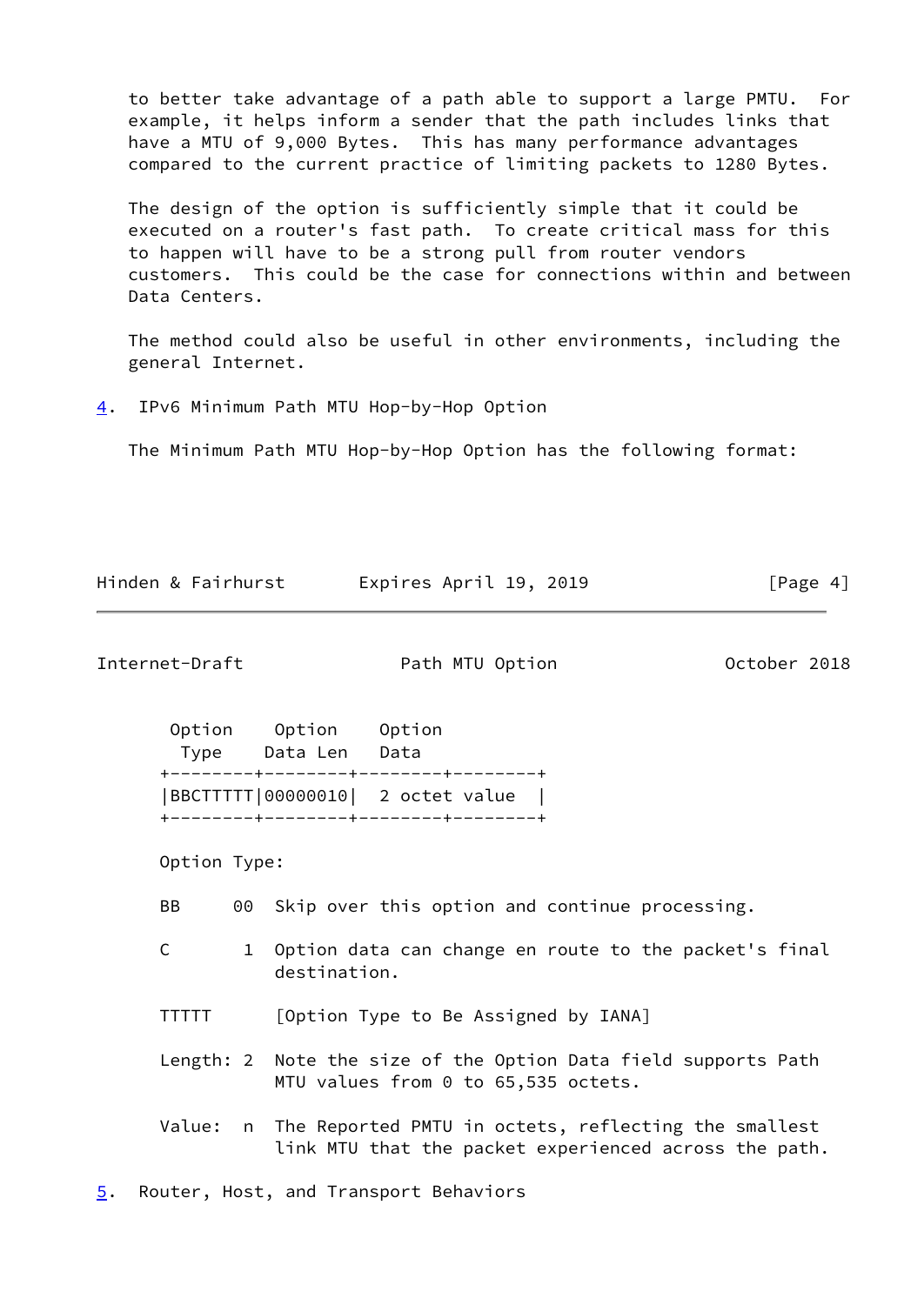## <span id="page-5-0"></span>[5.1](#page-5-0). Router Behaviour

 Routers that do not support Hop-by-Hop options SHOULD ignore this option and forward the packet.

 Routers that support Hop-by-Hop Options, but do not recognize this option SHOULD ignore it and forward the packet.

 Routers that recognize this option SHOULD compare the MTU in the Option Value field and the MTU of the outgoing link. If the MTU of the outgoing link is less than the MTU in the option, the router rewrites the value in the Option Value field with the smaller value.

Discussion:

 o The design of this Hop-by-Hop Option makes it feasible to be in the fast path of a router, because the required processing is simple.

<span id="page-5-1"></span>[5.2](#page-5-1). Host Behavior

 The source host that supports this option SHOULD create the packet with this Hop-by-Hop Option and fill the reported PMTU field of the option with the MTU of the link field that it will send the packet over on the next hop towards the destination.

| Hinden & Fairhurst | Expires April 19, 2019 | [Page 5] |
|--------------------|------------------------|----------|
|                    |                        |          |

Discussion:

- o This option need not be sent in all packets when using a Transport protocol.
- o In the case of TCP, it could be included in packets carrying a SYN segment as part of the connection set up, or can periodically sent in packets carrying other segments. Including this option in a large packet is not likely to be useful, since the large packet might itself also be dropped by a link along the path with a smaller MTU, preventing the Reported PMTU information from reaching the Destination node.
- o The use Transport protocols like UDP are harder to characterize because they range from very short-lived exchanges, to longer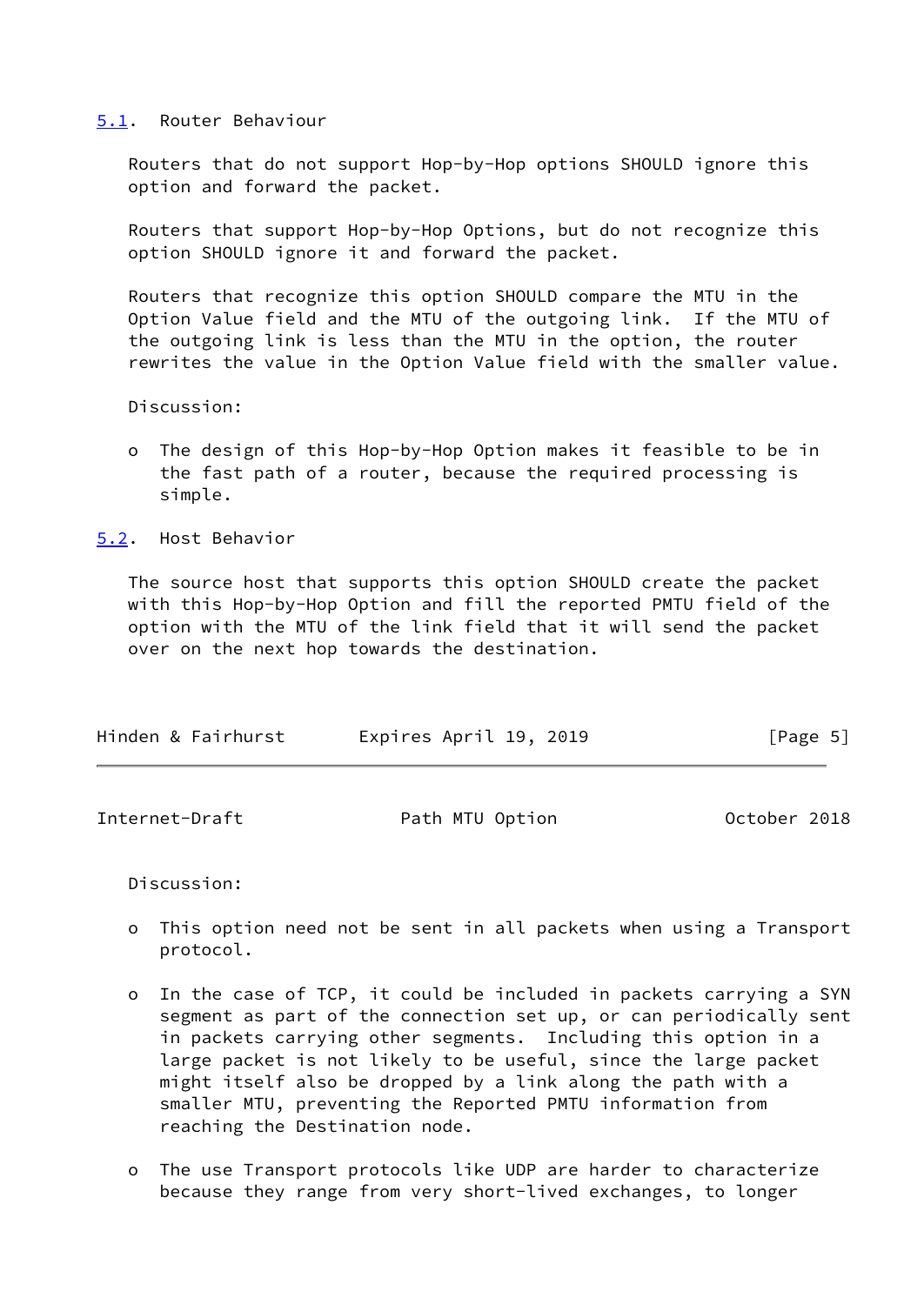exchanges of packets between the Source and Destination nodes.

- o For applications that use Anycast, this option should be included in all packets as the actual destination will vary due to the nature of Anycast.
- o To optimise for simple-exchange protocols that only send one or a few packets per transaction, a node could assume the Path MTU is symmetrical, that is where the Path MTU is the same in both directions, or at least not smaller in the return path. This optimisation does not hold when the paths are not symmetric.
- o The use of this with DNS and DNSSEC over UDP ought to work as long as the paths are symmetric. The DNS server will learn the Path MTU from the DNS query messages. If the return Path MTU is smaller, then the large DNSSEC response may be dropped and the known problems with PMTUD will occur. DNS and DNSSEC over transport protocols that can carry the Path MTU should work.

 A Destination Host MUST NOT respond to each packet received with the option, when the option also carries the same received value. This is necessary to avoid generating excessive feedback traffic. When sending an ICMPv6 Packet Too Big message the node MUST follow the procedures in [[RFC4443](https://datatracker.ietf.org/doc/pdf/rfc4443)] and [\[RFC8201](https://datatracker.ietf.org/doc/pdf/rfc8201)] in order to not send too many ICMPv6 Packet Too Big Messages to the source.

 When a Destination Host, that supports this option, receives a packet with this option, it SHOULD first compare the Reported PMTU value with a value received earlier from this source. If this is the first value, or if the received value is lower, it SHOULD record the value as the Received PMTU for the Source of the Packet, and it SHOULD send the new value back to the Source of the packet. This can be done by creating an ICMPv6 Packet Too Big message.

| Hinden & Fairhurst | Expires April 19, 2019 | [Page 6] |
|--------------------|------------------------|----------|
|                    |                        |          |

<span id="page-6-0"></span>Internet-Draft **Path MTU Option** Path MTU Option October 2018

 NOTE: The Received PMTU could also be reset by a timer to allow periodic refresh of the state. This would also allow a sender to discover cases where the Path MTU has increased.

Discussion:

 o A simple mechanism could only send an ICMPv6 Packet Too Big message the first time this option is received or when the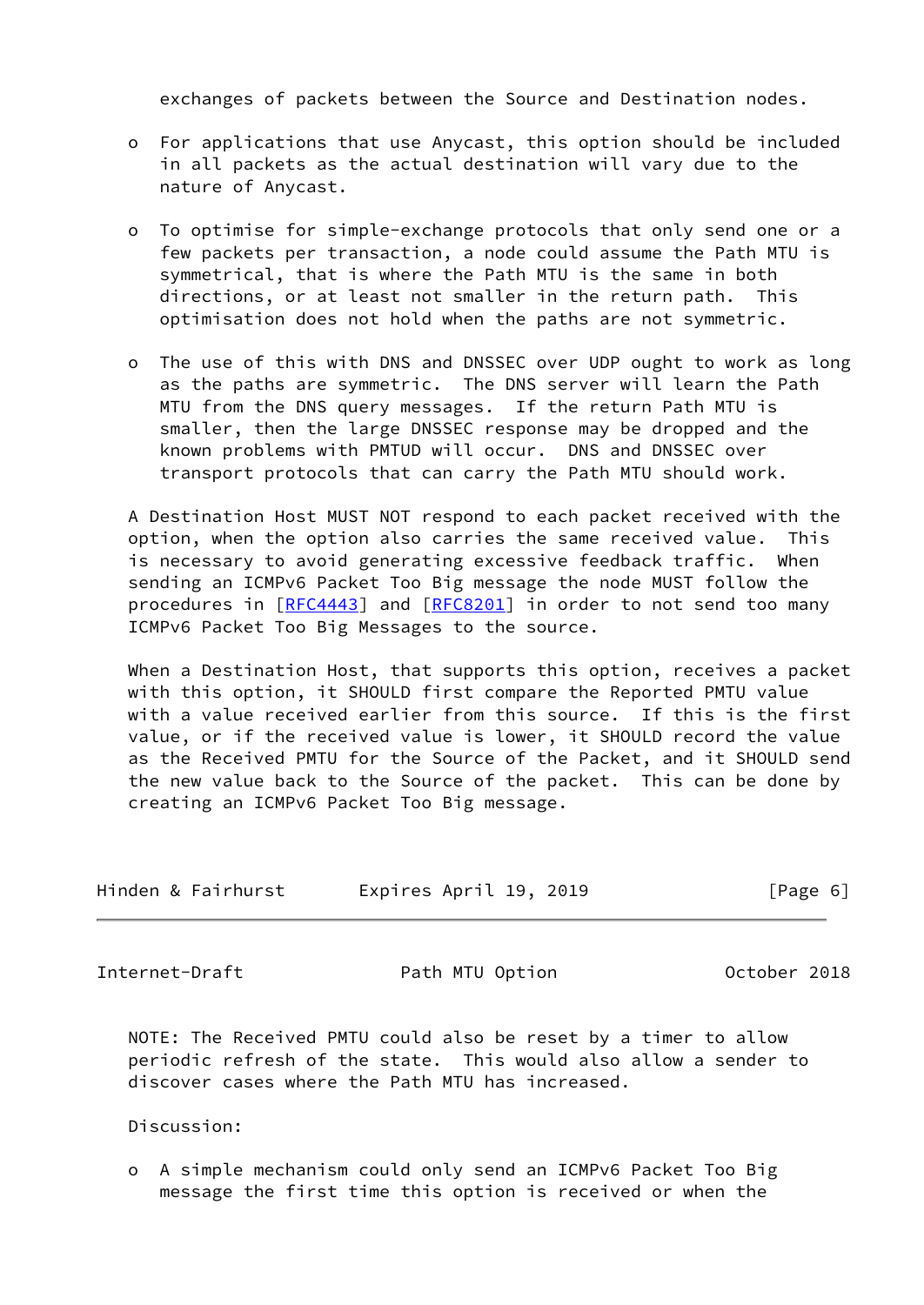Received PMTU is reduced. This is good because it limits the number sent, but there is no provision for retransmission of the Path MTU if the ICMPv6 Packet Too Big Message fails to reach the sender, or the sender looses state.

- o The Reported PMTU value could increase or decrease over time. For instance, it would increase when the path changes and the packets become then forwarded over a link with a MTU larger than the link previously used.
- <span id="page-7-0"></span>[5.3](#page-7-0). Transport Behavior

 A transport endpoint using this option needs to use a method to verify the information provided by this option.

 The Received PMTU does not necessarily reflect the actual PMTU between the sender and destination. Care therefore needs to be exercised in using this value at the sender. Specifically:

- o If the Received PMTU value returned by the Destination is the same as the initial Reported PMTU value, there could still be a router or layer 2 device on the path that does not support this PMTU.
- o If the Received PMTU value returned by the Destination is smaller than the initial Reported PMTU value, there is at least one router in the path with a smaller MTU. There could still be another router or layer 2 device on the path that does not support this MTU.
- o If the Received PMTU value returned by the Destination is larger than the initial Reported PMTU value, this may be a corrupted, delayed or misordered response, and SHOULD be ignored.

 A sender needs to discriminate between the Received PMTU value in a PTB message generated in response to a Hop-by-Hop option requesting this, and a PTB message received from a router on the path.

 A PMTUD or PLPMTUD method could use the Received PMTU value as an initial target size to probe the path. This can significantly decrease the number of probe attempts (and hence time taken) to

|  |  | Hinden & Fairhurst | Expires April 19, 2019 | [Page 7] |
|--|--|--------------------|------------------------|----------|
|--|--|--------------------|------------------------|----------|

<span id="page-7-1"></span>Internet-Draft Path MTU Option October 2018

arrive at a workable PMTU. It has the potential to complete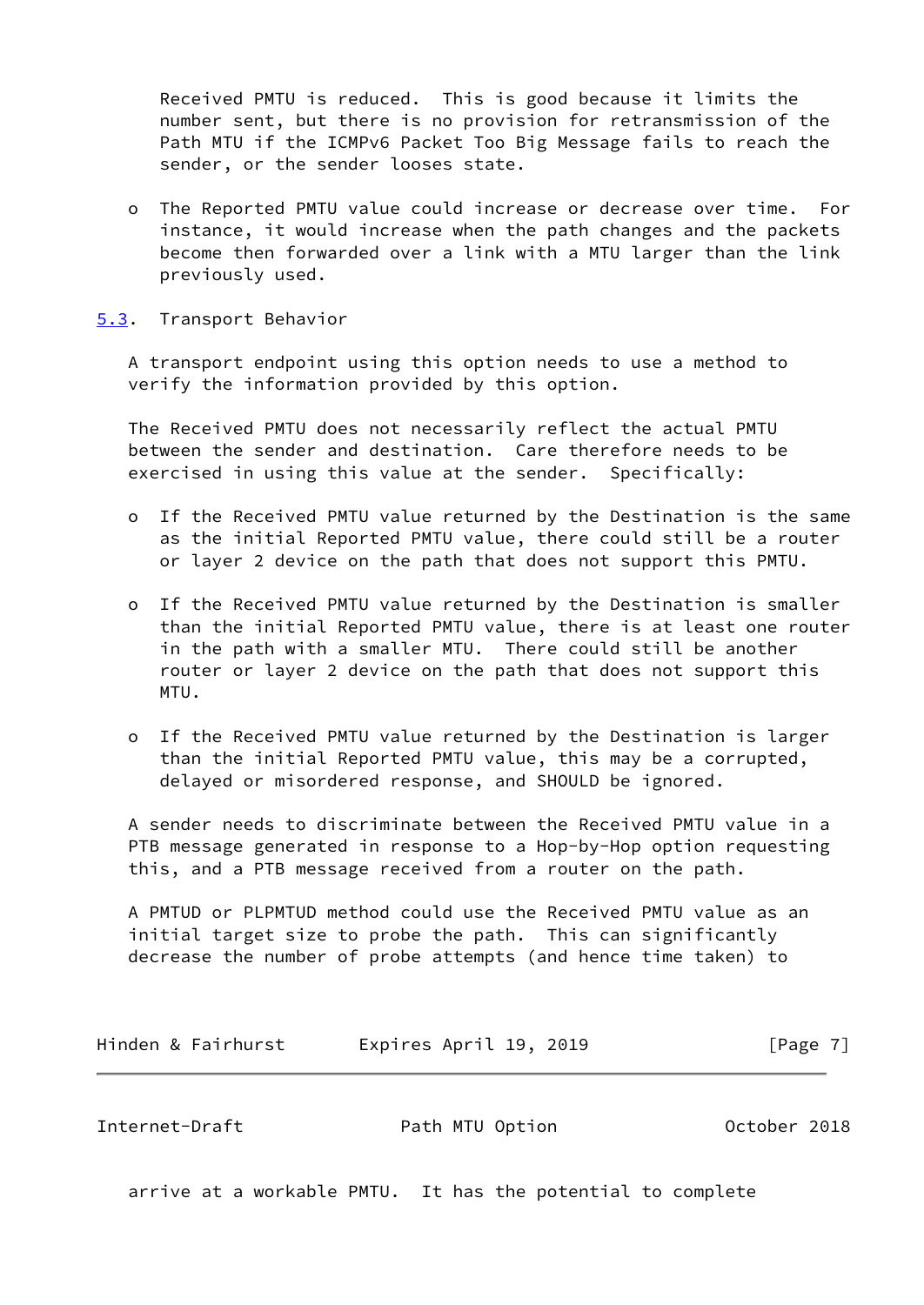discovery of the correct value in a single RTT, even over paths that may have successive links configured with lower MTUs.

 Since the method can delay notification of an increase in the actual PMTU, the sender SHOULD continue to probe for a PMTU value that is larger than the Received PMTU value.

 Since the option consumes less capacity than an a full probe packet, there may be advantage in using this to detect a change in the path characteristics.

Note: Further details to be included in next version.

 NOTE: A future version of the document will consider more the impact of ECMP. Specifically, whether a Received PMTU value is maintained by the method for each transport endpoint, or each network address, and how these are best used by methods such as PLPMTUD.

<span id="page-8-0"></span>[6](#page-8-0). IANA Considerations

IANA is requested to assign the new IPv6 Hop-by-Hop Option.

 IANA is also requested to register this option in the "Destination Options and Hop-by-Hop Options Registry" [\[IANA-HBH](#page-9-5)].

<span id="page-8-1"></span>[7](#page-8-1). Security Considerations

 A sender MUST check the quoted packet within the PTB message to validate that the message is in response to a packet that was originated by the sender. Messages that fail this check MAY be logged but the information they contain MUST be discarded.

 The method has no way to protect the destination from off-path attack with packets that do not originate from the source. This could be used to inflate or reduce the size of the reported PMTU.

 The method solicits a response from the destination, which should be used to force generation of a response. A malicious device could advertise a change size of MTU creating work at the destination, and potentially traffic on the return path to the sender.

**TBD**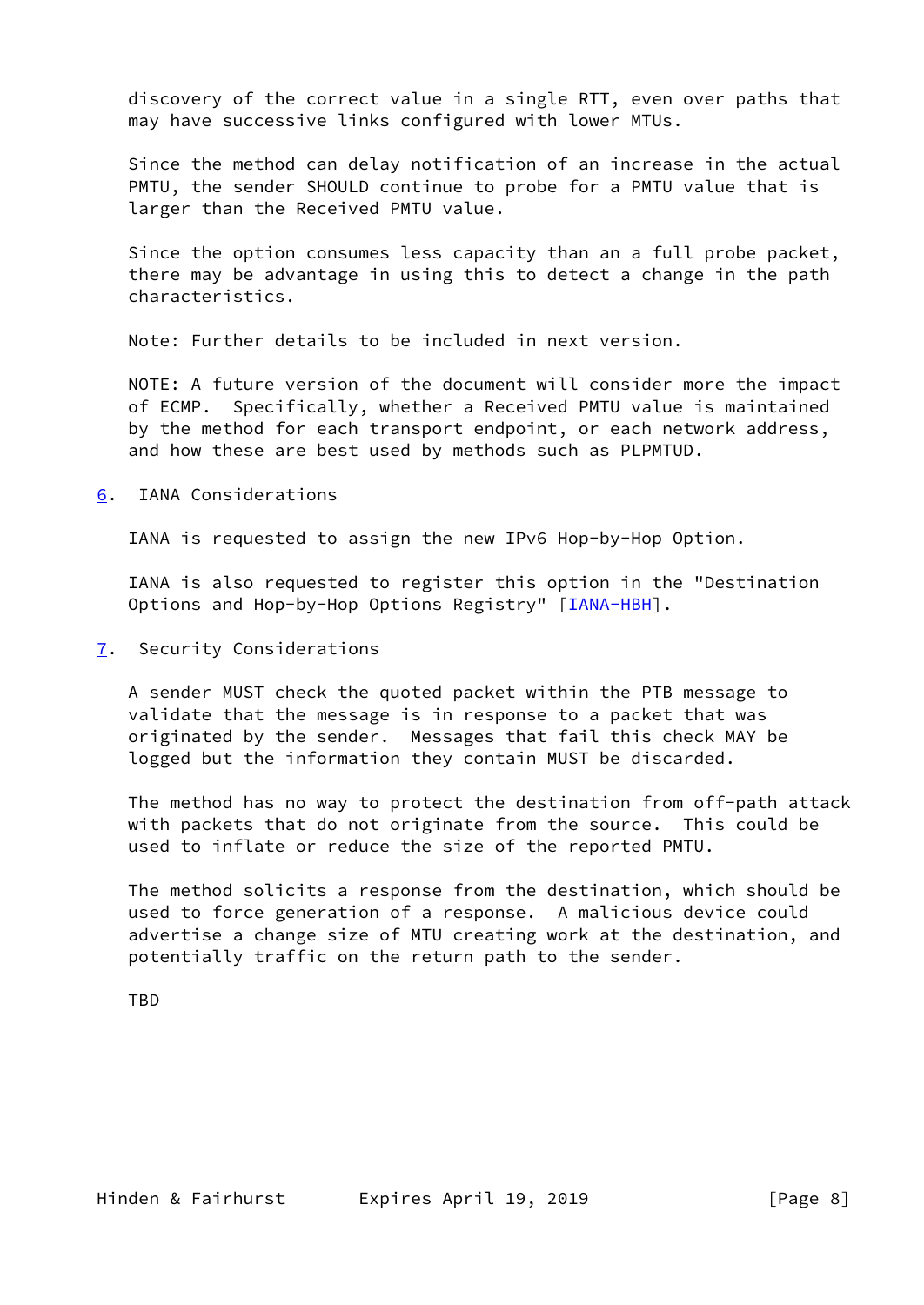<span id="page-9-1"></span>

Internet-Draft Path MTU Option October 2018

<span id="page-9-0"></span>[8](#page-9-0). Acknowledgments

 Helpful comments were received from [your name here] and other members of the 6MAN working group.

<span id="page-9-2"></span>[9](#page-9-2). Change log [RFC Editor: Please remove]

[draft-hinden-6man-mtu-option-00](https://datatracker.ietf.org/doc/pdf/draft-hinden-6man-mtu-option-00), 2018-Oct-16:

Initial draft.

- <span id="page-9-3"></span>[10.](#page-9-3) References
- <span id="page-9-4"></span>[10.1](#page-9-4). Normative References

<span id="page-9-5"></span>[IANA-HBH]

 "Destination Options and Hop-by-Hop Options", <[https://www.iana.org/assignments/ipv6-parameters/](https://www.iana.org/assignments/ipv6-parameters/ipv6-parameters.xhtml#ipv6-parameters-2) [ipv6-parameters.xhtml#ipv6-parameters-2](https://www.iana.org/assignments/ipv6-parameters/ipv6-parameters.xhtml#ipv6-parameters-2)>.

- [RFC2119] Bradner, S., "Key words for use in RFCs to Indicate Requirement Levels", <u>BCP 14</u>, [RFC 2119](https://datatracker.ietf.org/doc/pdf/rfc2119), DOI 10.17487/ [RFC2119](https://datatracker.ietf.org/doc/pdf/rfc2119), March 1997, [<https://www.rfc-editor.org/info/](https://www.rfc-editor.org/info/rfc2119) [rfc2119](https://www.rfc-editor.org/info/rfc2119)>.
- [RFC4443] Conta, A., Deering, S., and M. Gupta, Ed., "Internet Control Message Protocol (ICMPv6) for the Internet Protocol Version 6 (IPv6) Specification", STD 89, [RFC](https://datatracker.ietf.org/doc/pdf/rfc4443) [4443,](https://datatracker.ietf.org/doc/pdf/rfc4443) DOI 10.17487/RFC4443, March 2006, <[https://www.rfc](https://www.rfc-editor.org/info/rfc4443) [editor.org/info/rfc4443](https://www.rfc-editor.org/info/rfc4443)>.
- [RFC8174] Leiba, B., "Ambiguity of Uppercase vs Lowercase in [RFC](https://datatracker.ietf.org/doc/pdf/rfc2119) [2119](https://datatracker.ietf.org/doc/pdf/rfc2119) Key Words", [BCP 14](https://datatracker.ietf.org/doc/pdf/bcp14), [RFC 8174,](https://datatracker.ietf.org/doc/pdf/rfc8174) DOI 10.17487/RFC8174, May 2017, [<https://www.rfc-editor.org/info/rfc8174](https://www.rfc-editor.org/info/rfc8174)>.
- [RFC8200] Deering, S. and R. Hinden, "Internet Protocol, Version 6 (IPv6) Specification", STD 86, [RFC 8200](https://datatracker.ietf.org/doc/pdf/rfc8200), DOI 10.17487/ [RFC8200](https://datatracker.ietf.org/doc/pdf/rfc8200), July 2017, [<https://www.rfc-editor.org/info/](https://www.rfc-editor.org/info/rfc8200) [rfc8200](https://www.rfc-editor.org/info/rfc8200)>.
- [RFC8201] McCann, J., Deering, S., Mogul, J., and R. Hinden, Ed., "Path MTU Discovery for IP version 6", STD 87, [RFC 8201](https://datatracker.ietf.org/doc/pdf/rfc8201), DOI 10.17487/RFC8201, July 2017, [<https://www.rfc](https://www.rfc-editor.org/info/rfc8201) [editor.org/info/rfc8201](https://www.rfc-editor.org/info/rfc8201)>.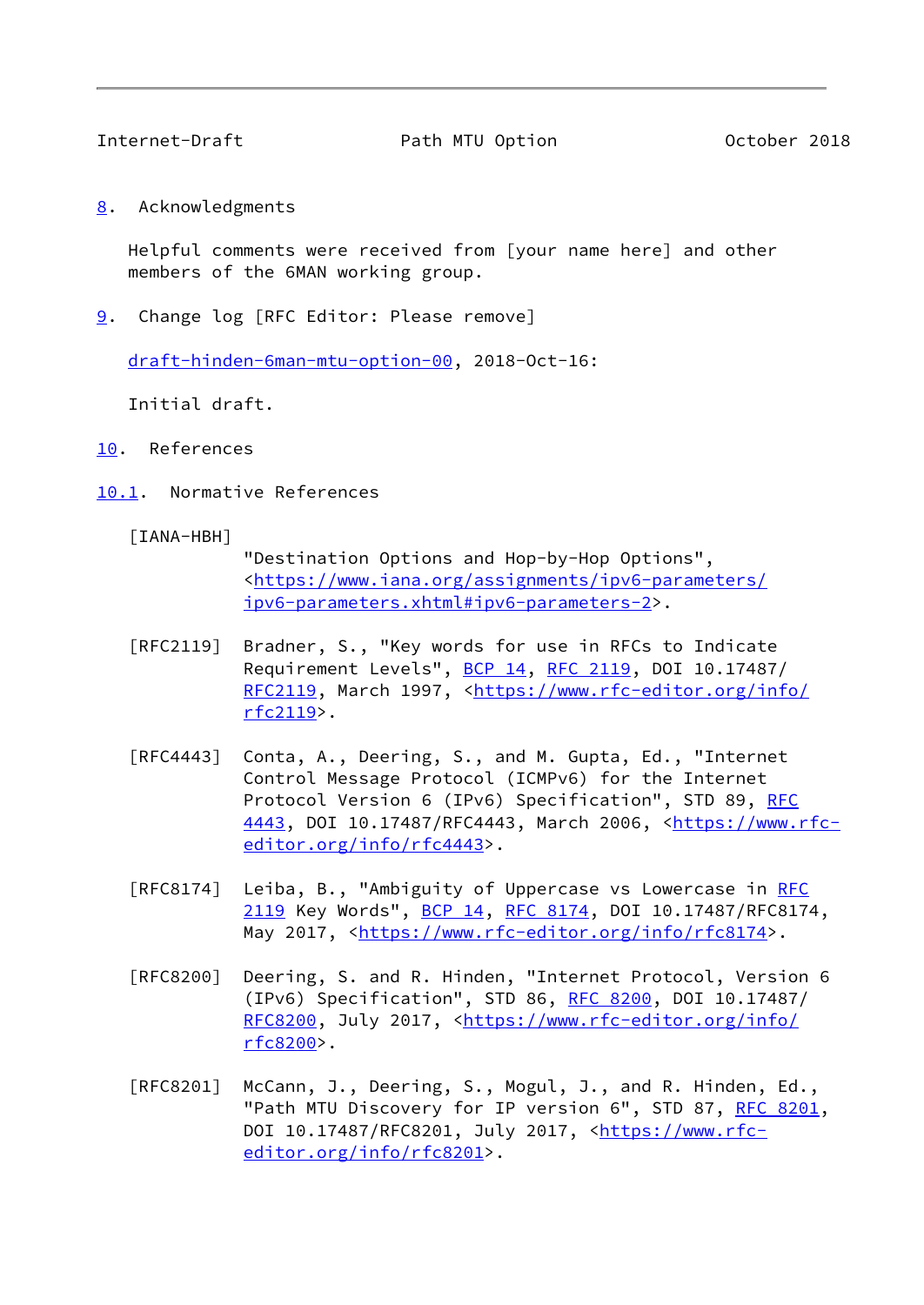<span id="page-10-1"></span>Internet-Draft **Path MTU Option** Path MTU Option October 2018

- <span id="page-10-0"></span>[10.2](#page-10-0). Informative References
	- [RFC2460] Deering, S. and R. Hinden, "Internet Protocol, Version 6 (IPv6) Specification", [RFC 2460](https://datatracker.ietf.org/doc/pdf/rfc2460), DOI 10.17487/RFC2460, December 1998, <<https://www.rfc-editor.org/info/rfc2460>>.

Authors' Addresses

 Robert M. Hinden Check Point Software 959 Skyway Road San Carlos, CA 94070 USA

Email: bob.hinden@gmail.com

 Godred Fairhurst University of Aberdeen School of Engineering Fraser Noble Building Aberdeen AB24 3UE UK

Email: gorry@erg.abdn.ac.uk